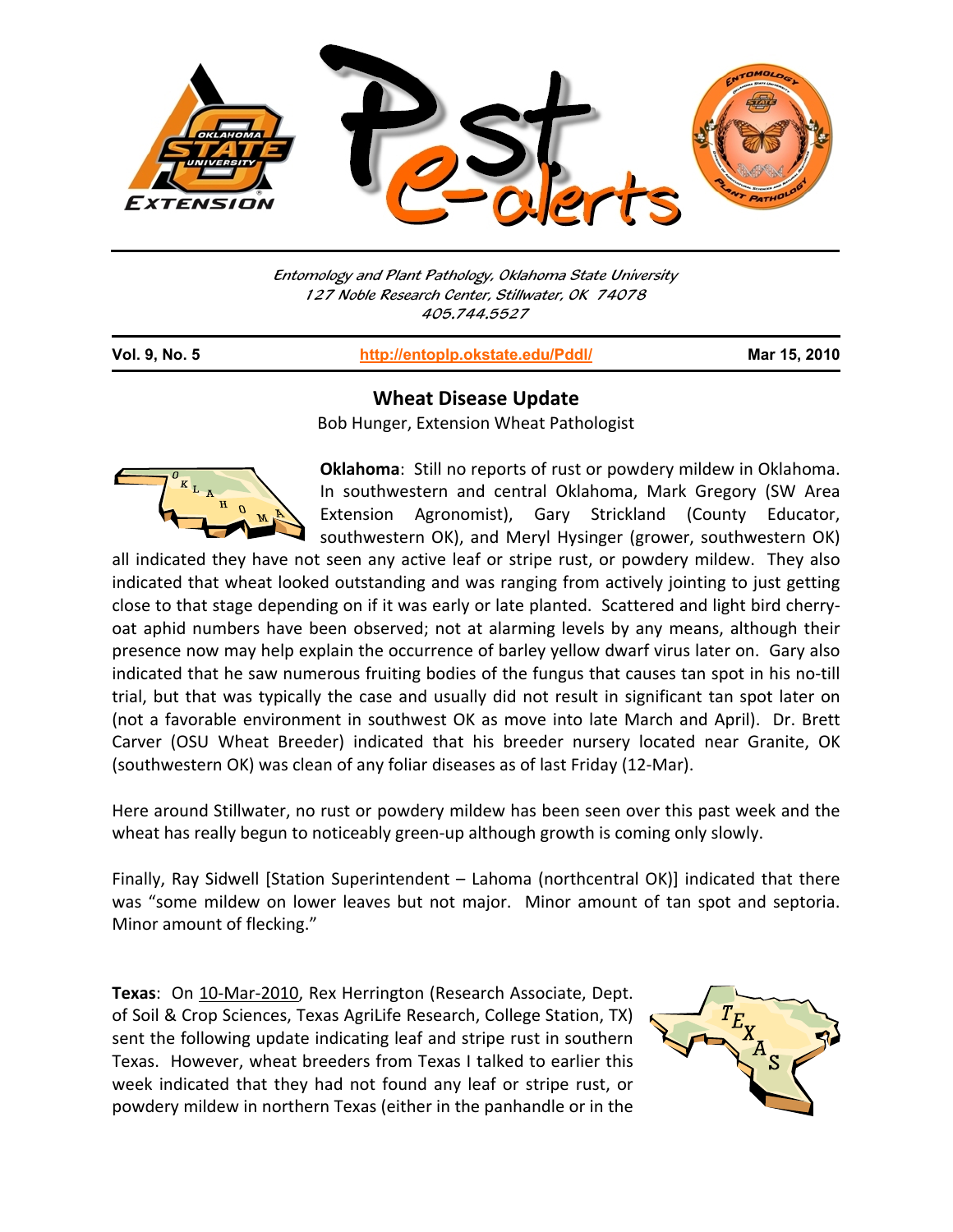area south of Oklahoma).

"We had 0.2" rain last night at College Station, while the Waco area had up to 2.5" in spots. We have a 50% chance tomorrow. Temps are starting to warm up, and a lot of the wheat is jointed already, and actively growing. There are a lot of GB's reported in the area West of San Antonio. I heard of 1 field of spring wheat 30 miles SW of Castroville with heavy stripe rust. No oat CR has been observed or reported yet. A crop consultant found LR at Castroville on lower leaves and stripe rust on middle leaves."

On 15‐Mar‐2010, I received the following update from Dr. Ron French, Extension Plant Pathologist, Texas A&M University.

"Last week I did some traveling around the state, from Amarillo (NW Texas) and SE through Ft. Worth, and south through Waco, College Station, south of Austin, around the San Antonio area, and back to Amarillo. Wheat leaf rust was found at trace levels five miles west of Wichita Falls. This location is in Wichita County, and 120 miles NW of Fort Worth. Other close but more southern locations had leaf rust as well, but at trace levels too. Wheat observed was at Feekes 5‐6. This location is approximately 15 miles south of the Oklahoma border, and south of Grandfield, OK. No stripe rust was observed. Few pustules were observed. However, newly or almost erumpent uredia could be observed breaking through the tissue. I did see trace levels of leaf rust around San Marcos (Hays County, south of Austin), but powdery mildew was more prevalent, although at low levels, from this area through Bexar county, which has San Antonio as the county seat."

On 15-Mar-2010, I received the following report from Dr. Jackie Rudd, Professor and Wheat Breeder at Texas A&M University in Amarillo.

"I drove from Amarillo to Castroville on Thurs‐Friday. Most of the wheat around Amarillo is not jointing yet and is relatively clean. I found a few leaf rust pustules, but no stripe rust.

At our trial near Abilene, 250 miles SE of Amarillo, low incidence of leaf and stripe rust were found, the early varieties were just starting to joint.

Brady is 100 miles south of Abilene. The wheat looked about like Abilene. I found both leaf rust and stripe rust, but leaf rust was more prevalent ‐ 10‐20% of susceptible plants had trace to 5% on the lower leaves.

Uvalde is 150 miles south of Brady. There the wheat was 15‐20 inches tall, very lush, and early varieties were early to mid boot. Leaf rust was heavy on lower leaves of susceptible plants and starting to build on upper leaves. Powdery mildew was heavy in the lower canopy of susceptibles. I only found trace amounts of stripe rust.

Sixty miles east of Uvalde is the Castroville rust screening nursery. Plant growth and development were similar to Uvalde. Also like Uvalde, powdery mildew was heavy in lower